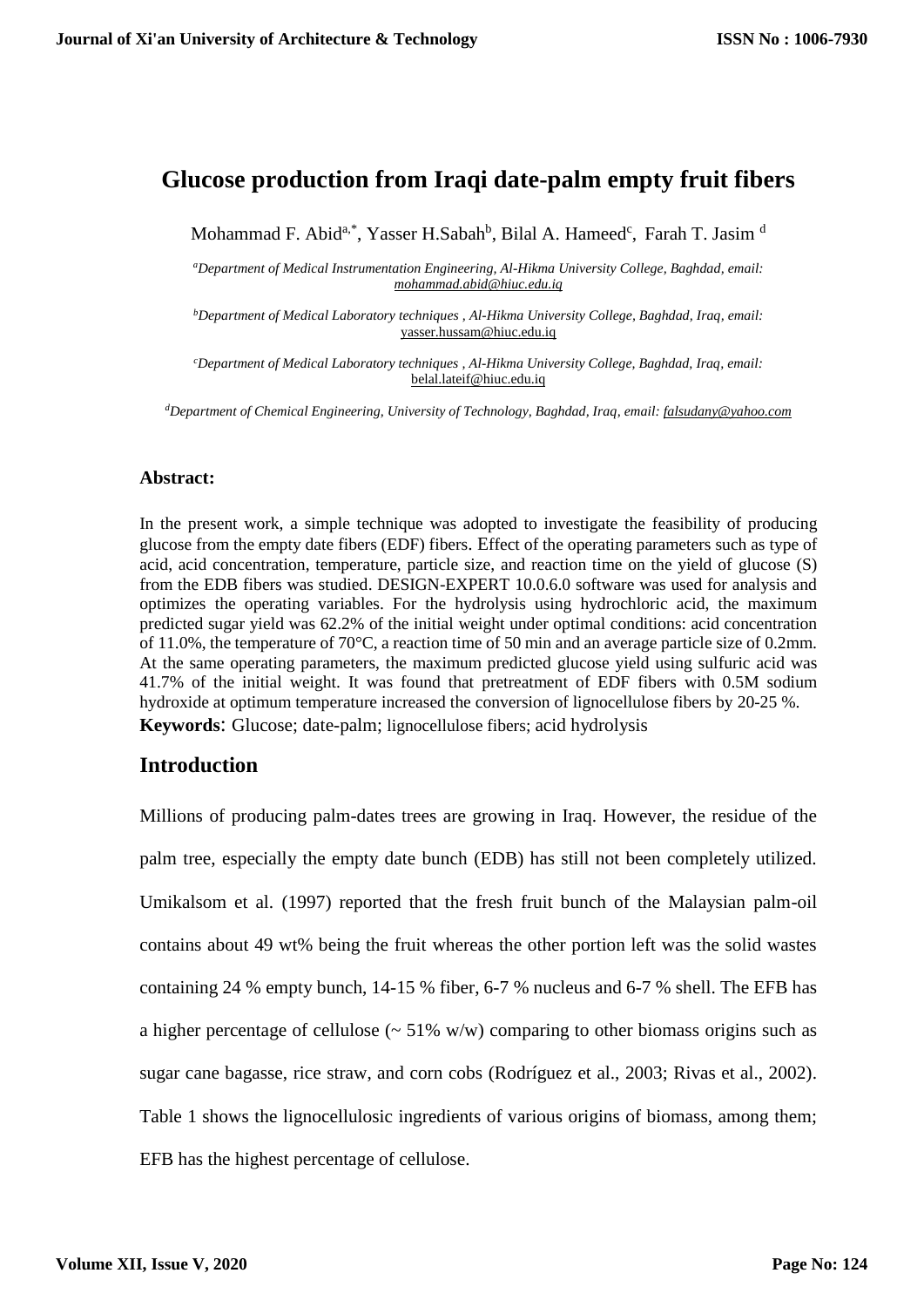| Source                          | Composition (% by dry weight) |        |               |        |     | Reference    |
|---------------------------------|-------------------------------|--------|---------------|--------|-----|--------------|
|                                 | Cellulose                     | Xylene | Hemicellulose | Lignin | Ash |              |
|                                 |                               |        |               |        |     |              |
| Malaysian Palm-                 |                               |        |               |        |     | Umikalsom    |
| Oil Empty Fruit<br><b>Bunch</b> | 50.4                          |        | 21.9          | 10.0   | 0.5 | et al., 1997 |
| Cane<br>Sugar                   | 38.9                          | 20.6   |               | 23.9   |     | Rodríguez    |
| <b>Bagasse</b>                  |                               |        |               |        |     | et al., 2003 |
|                                 |                               |        |               |        |     |              |
| Corn Cobs                       | 31.7                          |        | 34.7          | 20.3   |     | Rivas<br>et  |
|                                 |                               |        |               |        |     | al.,2002     |
| <b>Rice Straw</b>               | 43.2                          | 20.2   | 26.0          | 10.2   | 0.4 | Roberto et   |
|                                 |                               |        |               |        |     | al. 2003     |

Table 1 Ingredient of different of lingnocellulsic sources.

The EFB fibers contain alternating phases of highly ordered (crystalline) and disorderly arranged (amorphous) cellulose implanted in a matrix of hemicellulose (Sarkanen and Ludwig, 1971). This latter carbohydrate (also known as pentosane), constituting 20%-50% of the plant dry weight, is a branched polymer of pentose sugars,  $(C_5H_{10}O_4)_{n}$ . The fractions of cellulosic and hemicellulose are covered with an amorphous layer of lignin. Lignin with ingredients of 15%-25% of the plant material is a complex three-dimensional polymer consisted of carbon-carbon or ether bonding between phenyl-propane units (Millett et al., 1976). Many researchers (Fox et al., 1987) of the field reported that sugars could be extracted from cellulosic and hemicellulose materials with different steps. Pretreatments are designed to open the structure of lignocellulosic biomass prior to enzyme hydrolysis, to allow efficient production of C5 and C6 sugars. Hydrolysis of the major component, cellulose, has received the most attention, as it can be used to produce ethanol by fermentation. Cellulose exists in nature as a compact and complex matrix with lignin and hemicellulose (Côté, 1982). The cellulose is highly ordered and crystalline with amorphous regions. It is surrounded by lignin which acts as a physical barrier (Fox, 1987) and is associated with the hemicellulose. The lowering of the crystallinity of cellulose and elimination of lignin and hemicellulose are paramount objectives for any pretreatment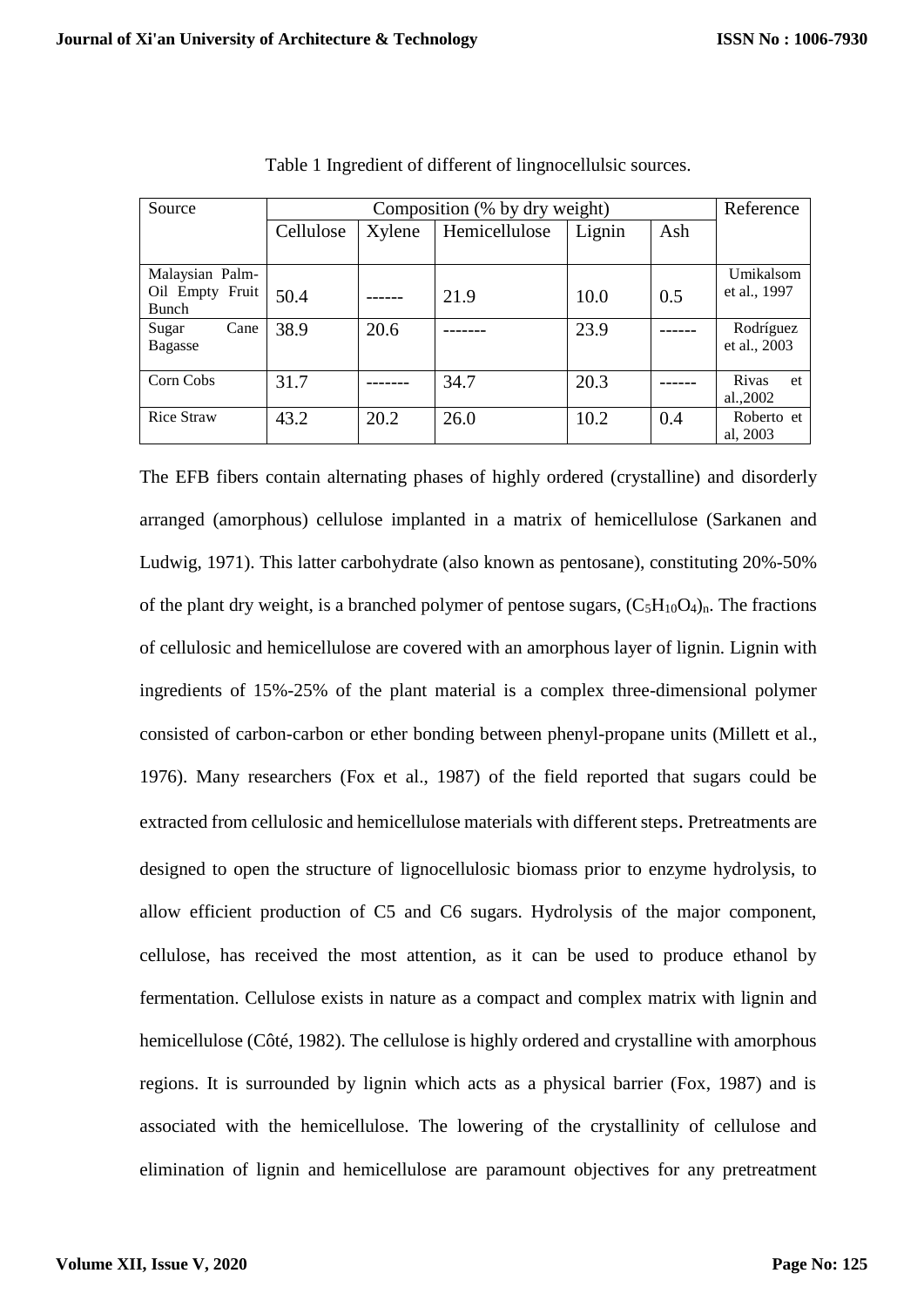operation [9](Wu, 1997). Lignocellulosic biomass can be quashed by chipping, grind, or milling. The objective of mechanical crunching is to minimize the particle sizes of the biomass, as enhanced surface area leads to advance cellulose hydrolysis. The crystalline structure of cellulose is also broken utilizing these methods, though the amount varies according to the type of biomass and power applied in grinding. A ball mill is the most tool for efficacious breakage of the crystalline structure of cellulose (Millet, 1976). Acid treatments normally aim for high yields of sugars from lignocellulosic biomass (Côté, 1982). Acid usually has a greater effect on the hemicellulose and lignin than doe's alkali (Fox, 1987). There are many methods for acid treatments including the use of phosphoric acid (Ramos, 1996), sulfuric acid (Côté, 1982; Camacho, 1996), hydrochloric acid (Côté, 1982), or peracetic acid (Sakai, 1966). Reacting biomass with dilute sulfuric acid alters the crystalline nature of the cellulose structure by expanding the surface area of the biomass, allowing water penetration into the crystalline structure. Dilute sulfuric acid treatment improves the ease of solubilization of biomass and the formation of glucose (Millet, 1986; Tsao, 1978). Concentrated sulfuric acid pretreatment solubilizes cellulose by breaking down the hydrogen bonds (Camacho, 1996). According to Lai (1968), peracetic acid can also be used to treat lignocellulosic biomass. Peracetic acid is a powerful oxidizing agent that removes lignin, in a manner similar to ozone treatment. It can also cleave the aromatic molecules in lignin. Alkali treatment reduces the lignin and hemicellulose content in biomass, increases the surface area, allowing penetration of water molecules to the inner layers, and breaks the bonds between hemicellulose and lignin-carbohydrate (Gratzl, 2000; Fox, 1987; Tarkow, 1969). Dilute sodium hydroxide is usually used for alkali treatment (Fan, 1987). Hydrogen peroxide can enhance the hydrolysis of the biomass by generating hydroxyl radicals and superoxides that attack organic materials. Azzam (1989) reported that about half of lignin and most hemicellulose in the biomass were solubilized with hydrogen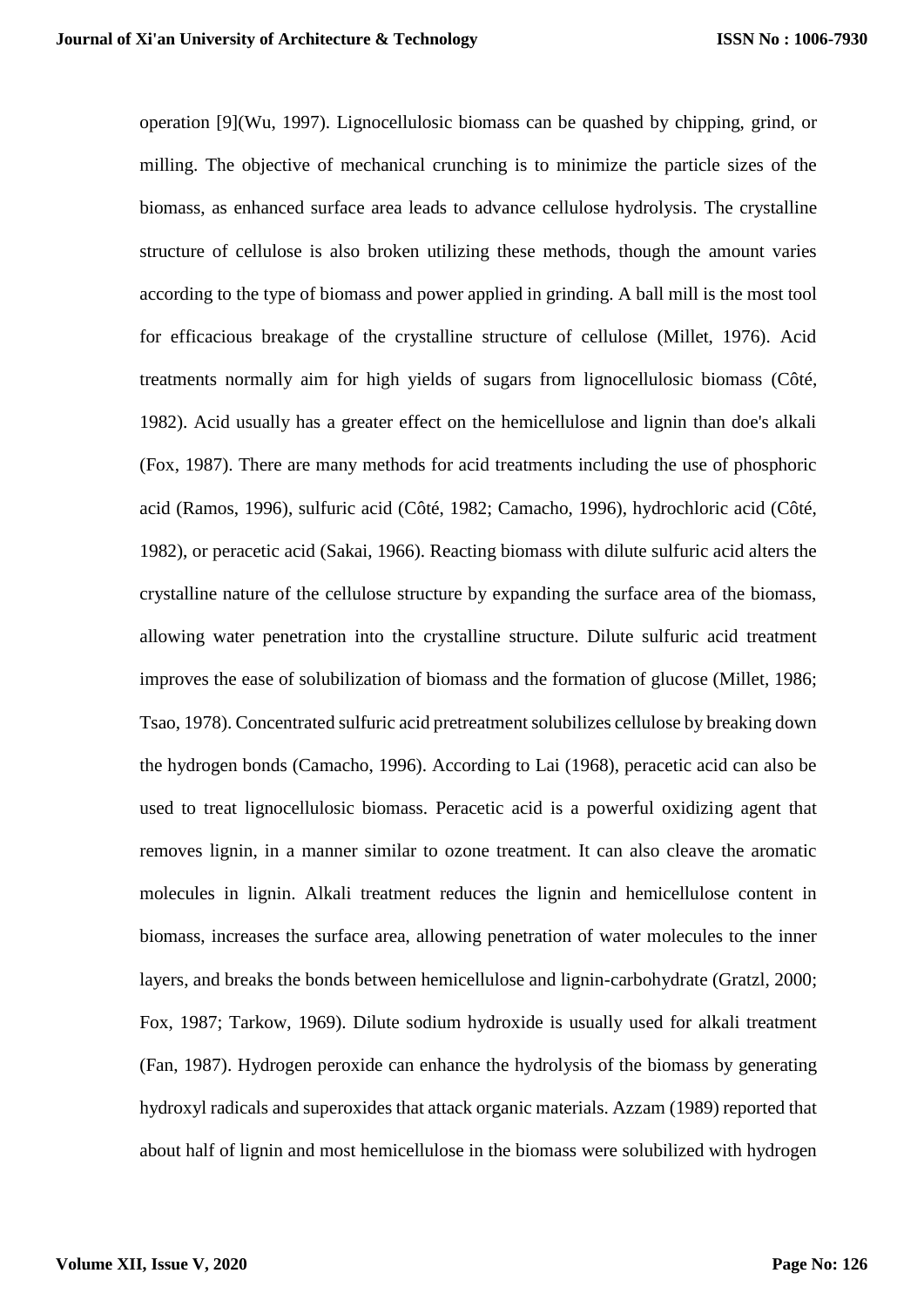peroxide. Temperature and acid concentration were considered the main effective parameters of the hydrolysis reaction (Aguilar et al., 2002). Maximum conversion is achieved by applying high temperature, though product contamination with the presence of soluble derivatives such as furfural and hydroxyl methyl furfural, respectively (Rodriguez, 2003). Fengel and Wegener (1984) indicated that the mechanisms of acid hydrolysis of cellulose were leading to a scission of glycosidied which initially catalyzed by the action of the proton (H+) existing in the aqueous medium. Lavark et al. (2002) studied the effect of the ratio of liquid to solid on biomass conversion. They concluded that as the solid to liquid ratio was reduced, the rate of decomposition of xylose would also be reduced due to the dilution of the reaction slurry. In Iraq, researches on the extraction of glucose from the empty date palm bunch are scarce. The present work is aimed to investigate the effect of hydrolysis parameters, including the type of acid, acid concentration, temperature, particle size, and reaction time, on the glucose (S) yield from the Iraqi empty date palm bunch (IEDB).

## **Materials and methods**

Analytical grade chemicals used during the experimental course are presented in Table.2. Table (2) Chemicals used in the present work

| Chemical                       | Specification       | <b>State</b> | Supplier             |
|--------------------------------|---------------------|--------------|----------------------|
| <b>HCl</b>                     | 36%, Clear          | Liquid       | BDH, England         |
|                                | colorless to light- |              |                      |
|                                | yellow liquid       |              |                      |
| H <sub>2</sub> SO <sub>4</sub> | 98%                 | Liquid       | Merck Inc. (Germany) |
| <b>NaOH</b>                    | 99.8%               | solid flakes | Sigma Aldrich        |
| DNS reagent                    | $3, 5-$             | Powder       |                      |
|                                | dinitrosalicylic    |              |                      |
|                                | acid                |              |                      |

The EDB fibers were washed with water and dried in an oven at  $80^{\circ}$ C for 12 h. After then, fibers were ground using a ball mill and sieved into three average sizes of particles (0.2, 0.4, and 0.8 mm). Each portion of the sieved- particle size was divided into four portions. The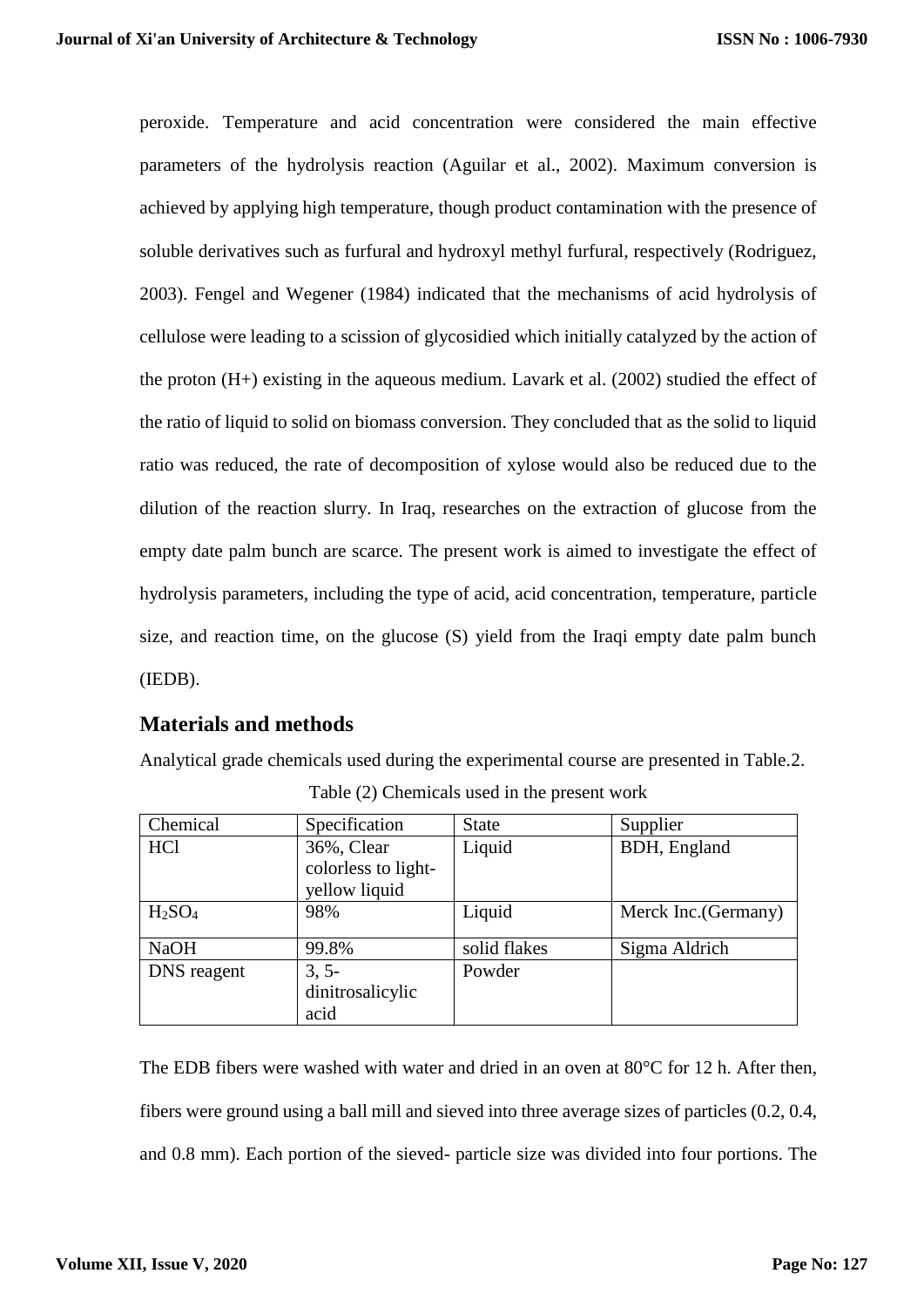first portion was acid hydrolyzed within a 250 mL flask using 5 to 15 wt % HCl with an increment of 2.5 wt% at a variable temperature of (40 to 80°C) with an increment of 10°C. The second portion was treated with 5 to 15 wt %  $H_2SO_4$  at the same conditions as the first portion. The third and fourth portions were pretreated using a 0.5 M sodium hydroxide solution. The impregnation of the alkaline solution was implemented by a heat treatment in a boiling water bath for 1 hr. The pretreated samples were washed several times with distilled water and then dried prior to acid hydrolysis with HCl and H<sub>2</sub>SO<sub>4</sub>, respectively. The hydrolysis procedure was carried out into a 250mL flasks placed in a temperaturecontrolled oven. A Sample was taken every 15 min, the hydrolysate was collected and neutralized with a sodium hydroxide solution to a pH of 7. It was then further diluted with distilled water (1/10 v/v) and filtered through a 0.45 μm cellulose membrane before being analyzed.

#### **Analytical procedure**

The elemental analyzer of Perkin Elmer Model 2400 was used for the determination of the fiber composition. The total glucose produced in the hydrolysate was analyzed by the colorimetric technique. The color tests were made with 3-mL of reagent added to a 3-mL of glucose solution in 14-mm tubes. The mixtures were heated 5 minutes in a boiling water bath and then cooled under running tap water adjusted to ambient temperature. Cooling to ambient temperature was necessary by the effect of temperature on the absorbance of the colored reaction product. The color intensities were measured using the UV-Vis spectrophotometer (Model Cecil 1000) at 540nm with a slit width of 0.06mm using a reducing chemical reagent, 3, 5-dinitrosalicylic acid (Miller, 1959). Figure.1 illustrates the effect of glucose on light absorbency with variable wt% of DNS.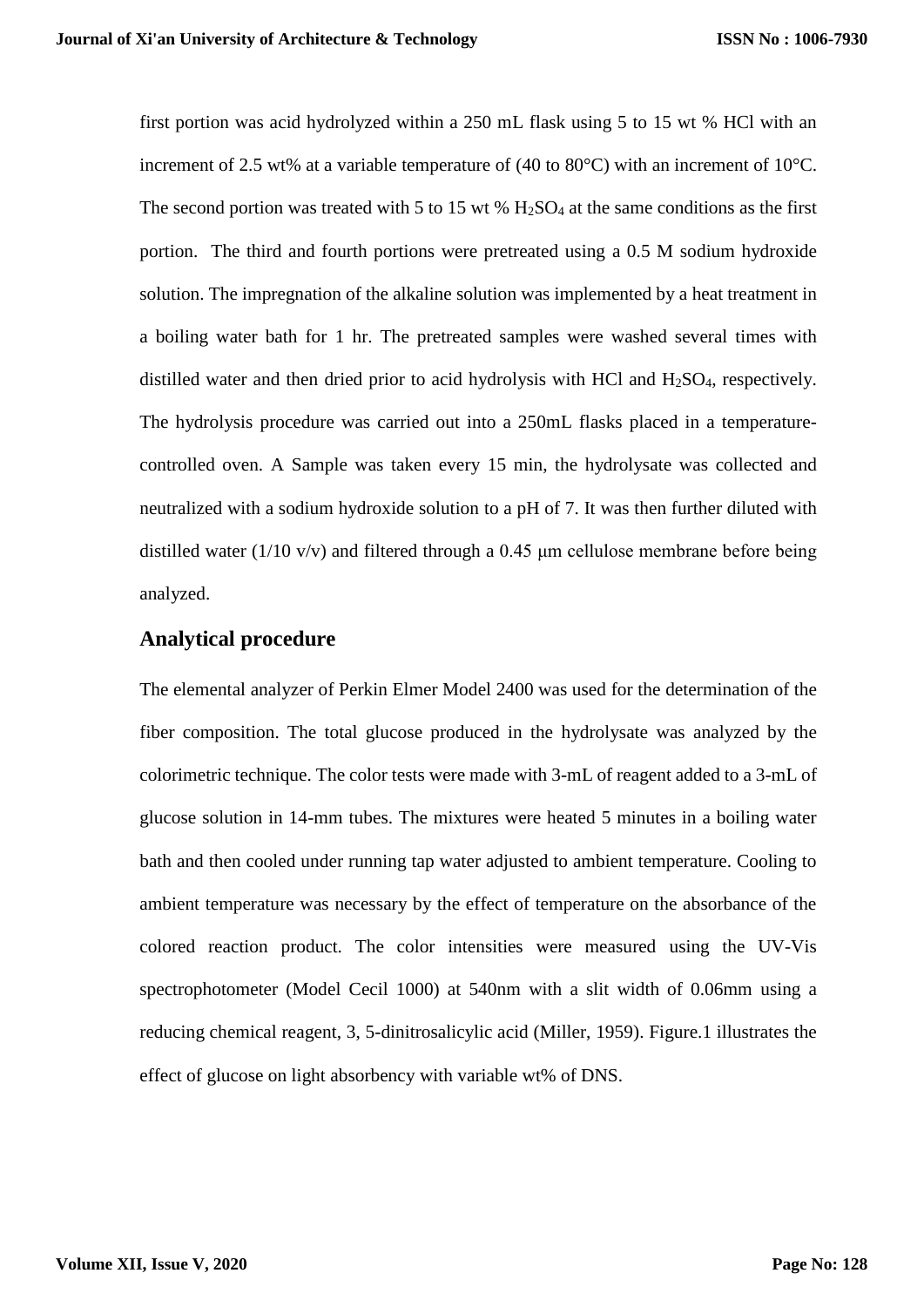

Fig.1 Variation of color produced with glucose and DNS (Miller, 1959)

The concentration of each compound in the liquid phase was determined using calibration curves obtained by analyzing standard solutions with known concentrations. The calibration curve for reducing sugar using HPLC is shown in Fig. 2



Figure 2: Calibration curve of glucose using UV-Vis (Model Cecil 1000)

### **Experimental design**

In the present work, the factorial design method was used for planning the experiments because of its reliability in finding out the effects and interactions between the controlled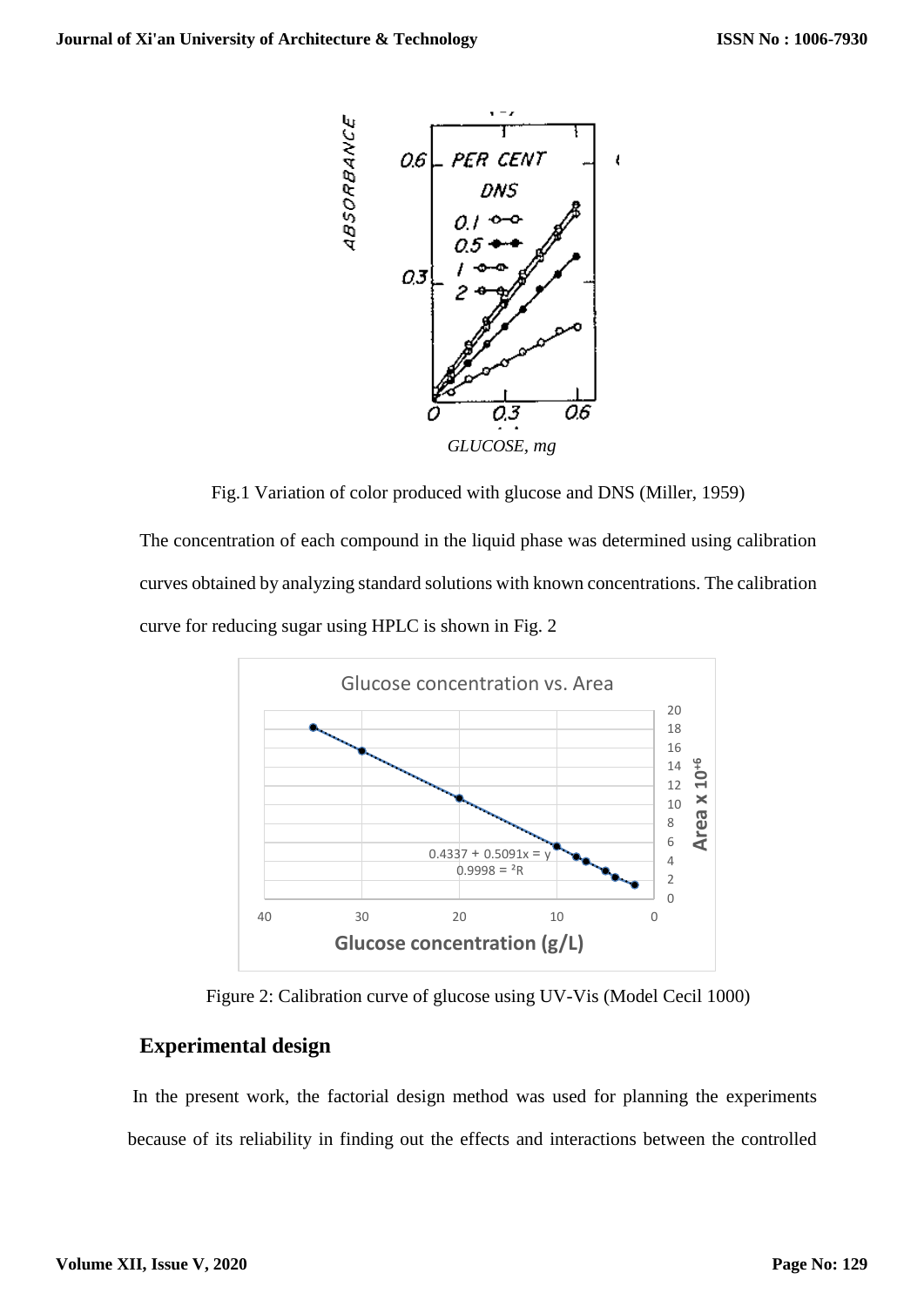variables of the operating system (Montgomery, 2019). According to the method, the total number of experiments (N) is estimated by equation (1),

$$
N=LF \t(1)
$$

Where, F: number of controlled variables (i. e, factors), and L: number of levels of each factor. Table 1 lists the levels and operating factors of the present work. According to equation (1), the total number of experiments is 125.

| Factors | Acid           | Temperature, | Time, min |
|---------|----------------|--------------|-----------|
|         | concentration, | $\Omega$     |           |
| level   | wt%            |              |           |
|         | 3.0            | 40           |           |
|         | 7.0            | 50           |           |
|         |                | 60           |           |
|         | 15.0           |              |           |
|         |                |              |           |

Table 3 Levels and operating factors

## **Results and discussion**

Table 4 lists the weight composition of the Iraqi fiber analyzed by Elemental Analyzer,

Perkin Elmer Model 2400.

| Source     | Composition (% by dry weight) |        |                        |      |      | Reference |
|------------|-------------------------------|--------|------------------------|------|------|-----------|
|            | Cellulose                     | Xylene | Hemicellulose   Lignin |      | Ash  |           |
|            |                               |        |                        |      |      |           |
| <b>EDB</b> | 51.21                         | 18.5   | 20.29                  | 9.53 | 0.47 | Ibn-Sina  |
| fibers     |                               |        |                        |      |      | Research  |
|            |                               |        |                        |      |      | center    |

# *Effect of Operating Temperature*

To investigate the influence of temperature on glucose yield a temperature range of 40 to 80°C was utilized. Figure 3 illustrates the variation of glucose yield as a function of processing time at different temperatures while other parameters were kept unchanged at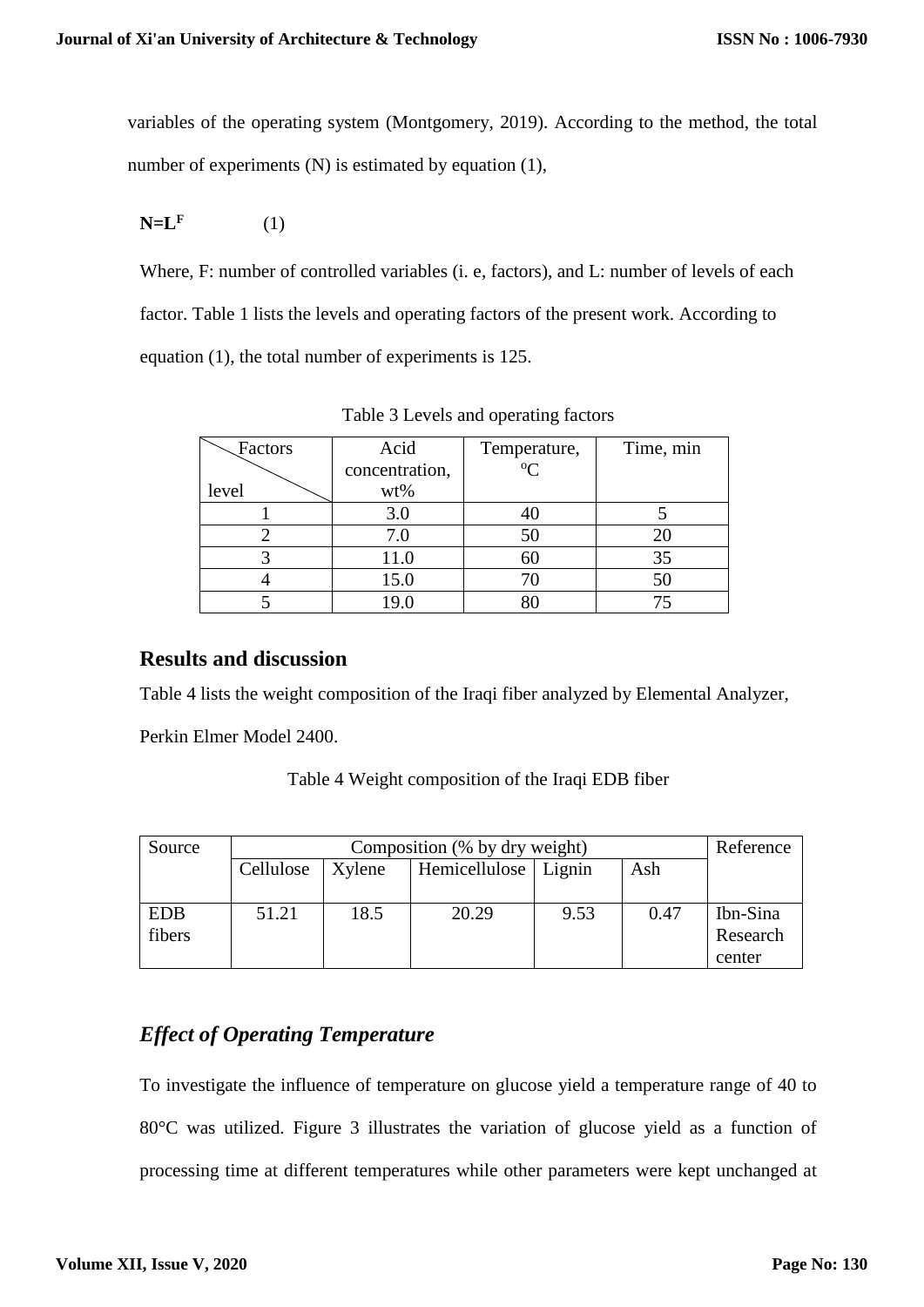10%w/w solid, the average particle size of 200µm and 11% HCl. As can be seen in Figure 3, that after 5 min of operation the glucose yield was 7.5, 16, 16.5, 19, and 23 g/L at a temperature of 40, 50, 60, and 80  $^{\circ}$ C, respectively. While at 50 min of operation the glucose yield was 20, 25, 25, 28, and 30 g/L at 40, 50, 60, and 80  $^{\circ}$ C, respectively which meaning that temperature has a positive impact on glucose yield. This behavior could be attributed to the specific reaction rate constant (k) which increases, according to Arrhenius equation  $(k = k_0 e^{-(E/RT)})$ , as temperature increased. However, as can be seen in Figure 6 that at elevated temperatures (70 to 80  $^{\circ}$ C) as processing time increased more than 50 min a decrease in glucose production taking place. This may be due to the possibility of decomposition of the reducing sugar to furfural and hydroxyl methyl furfural according to equation (1) Abdul Aziz et al. (2003).

 $C_5O_5H_{10}$  + Excessive Heating  $C_5O_2H_4 + 3H_2O$  (1)



Xylose Furfural



Fig.3 Variation of Glucose produced against time at different Temperature (11wt%HCl and 10% solid)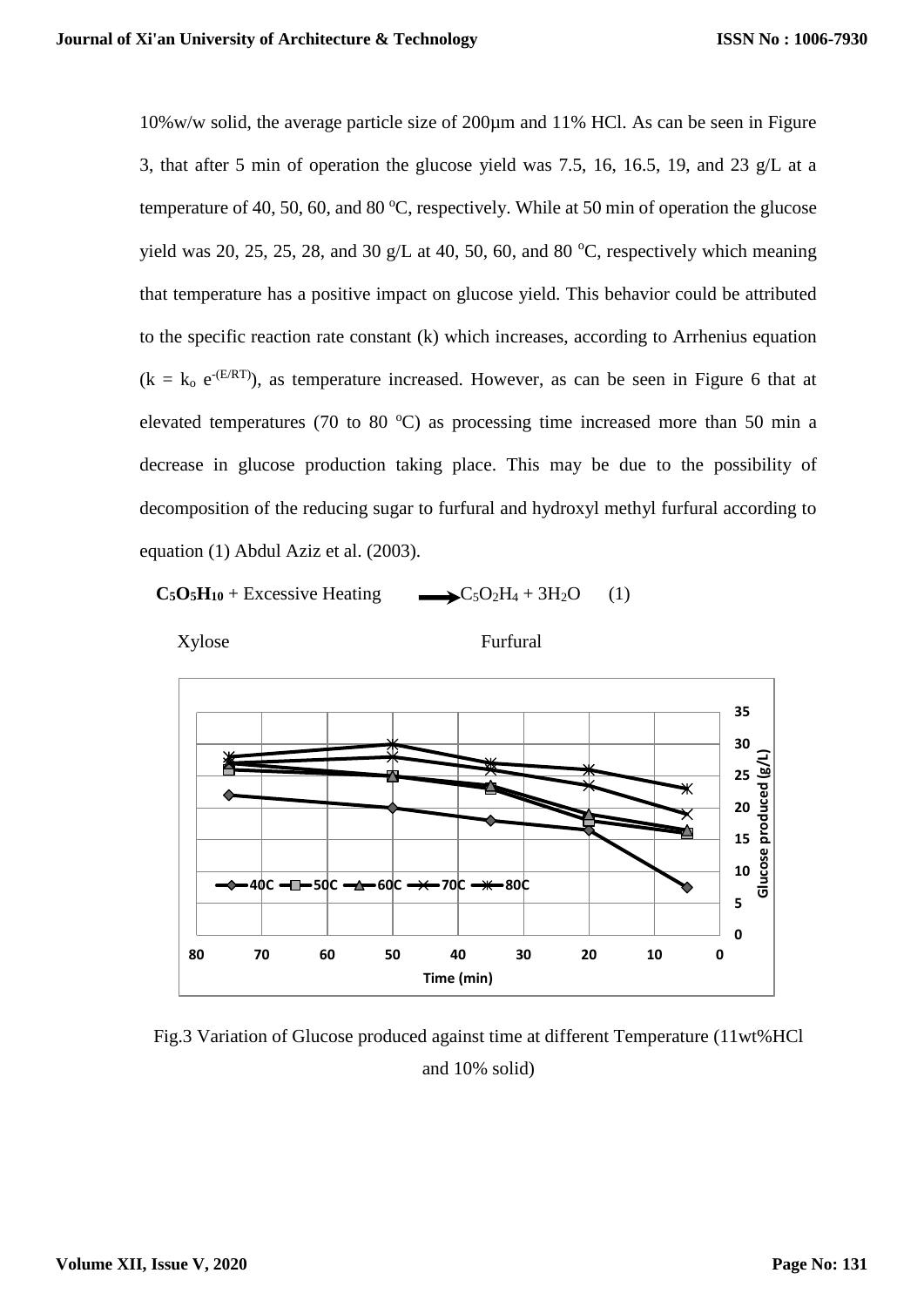# *Effect of acid concentration*

The influence of acid concentration on glucose yield is illustrated in Figure 4, where the produced glucose was plotted as a function of reaction time using different HCl concentration. Other operating parameters were kept unchanged at 200 µm average particle size, 60 oC, and 10 %w/w solid. As can be seen in Figure 4, that after 5 min of operation the glucose yield was 4.5, 12, 16.5, 17.5, and 19  $g/L$  at HCl concentration of 3, 7, 11, 15 and 19%, respectively. While at 50 min of operation the glucose yield was 13, 22, 25, 26, and 27 g/L at 3, 7, 11, 15 and 19% w/w HCl, respectively. From these results, it could be concluded that the glucose yield was increased with an increase in the acid concentration, that the performance of acid hydrolysis was proportionally affected by the H+ concentration. Our results well agree with the findings of (Mosier, 2005) who studied experimentally the effect of acid hydrolysis on cellulose. He reported that the more hydrogen ions formed in the solution, the more rapid the cellulose fraction would be disrupted and glucose would be generated. It is also shown in Figure 4 that the rate of glucose production was decreased slowly as the processing time increased beyond 40 min. This behavior may be attributed o the concentration of hemilcellouse and xylose which decreased continuously with the acidification process

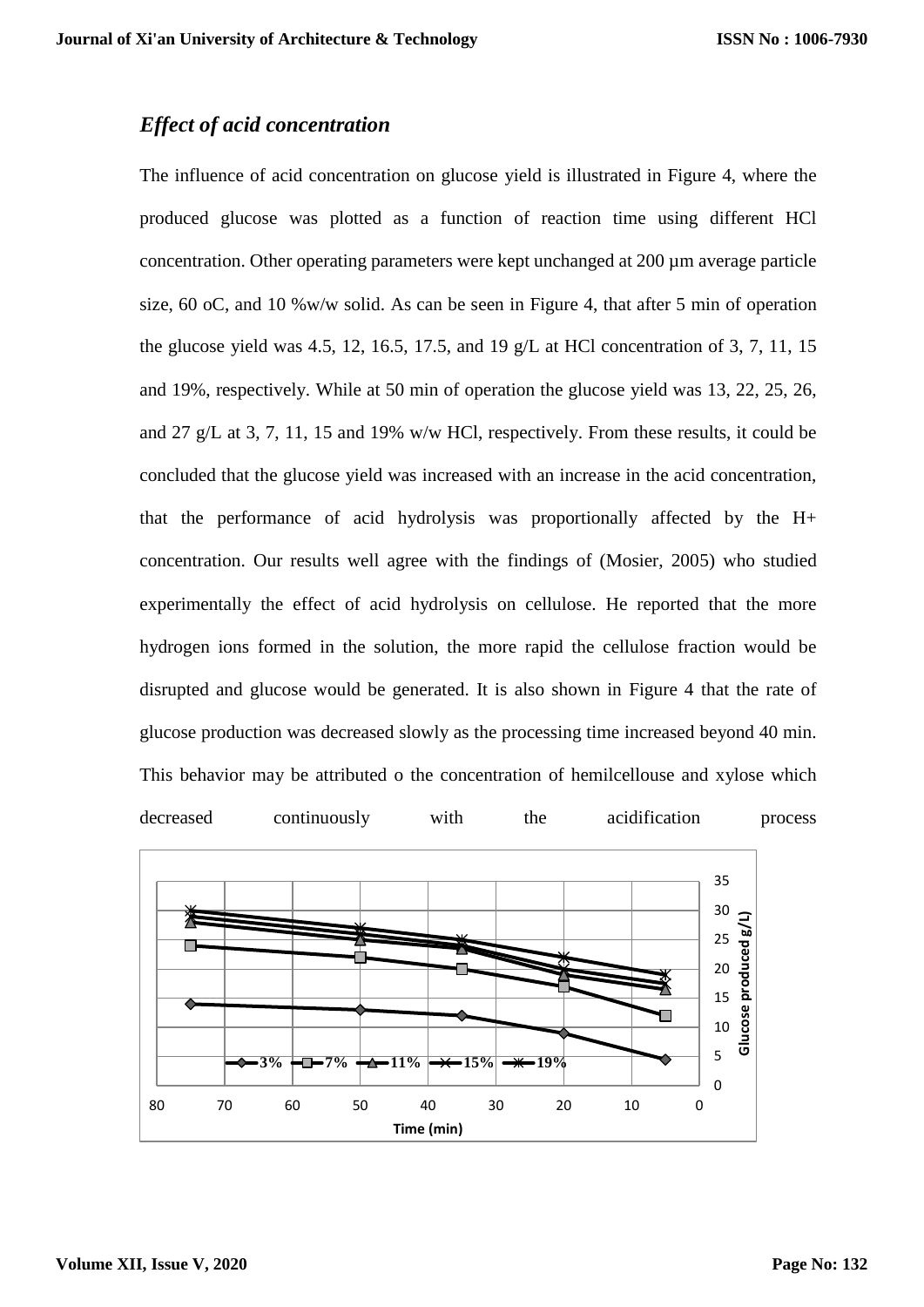Figure 4 Variation of Glucose produced against time at different HCl concentration (60°C, and 10% solid)

## *Effect of Pretreatment with NaOH*

The effect of treatment by NaOH on glucose yield is tabulated in Table 5. Results indicated that the hydrolysis of the pretreated fibers resulted in about 20-30 percent more glucose at  $50^{\circ}$ C and  $50$  min with 0.2 mm average particle size. In fact, the glucose concentration was more observed during the hydrolysis after pretreatment by 0.5M of NaOH solution. Fig. 5 illustrates the variation of glucose produced vs. time for solid particles treated and untreated with NaOH at  $(11\%w/w, 50\degree C,$  and 0.2 mm average particle size). As can be seen, after 5, 20, 35, 50 and 75 min, the glucose production was 16.5, 19, 23.5, 25, and 26 g/L respectively for treated with NaOH while for untreated produced glucose was 12, 13, 15.5, 17, and 19 g/L. Consequently, glucose produced after NaOH treatment is predominant over that produced without treatment.

Table 5 Effects of NaOH treatment, average particle sizes, and acid type on average yields of glucose from acid hydrolysis at  $(50^{\circ}$ C and 50 min.)

| Average size | Yield of glucose $g/L$    |                |                                                         |                |  |  |
|--------------|---------------------------|----------------|---------------------------------------------------------|----------------|--|--|
| of fiber, mm | Hydrolysis with 11.0% HCl |                | Hydrolysis with $11.0\%$ H <sub>2</sub> SO <sub>4</sub> |                |  |  |
|              | Treated with              | Untreated with | Treated with                                            | Untreated with |  |  |
|              | <b>NaOH</b>               | <b>NaOH</b>    | <b>NaOH</b>                                             | <b>NaOH</b>    |  |  |
| 0.2          | 25.3                      | 17.0           | 19.4                                                    |                |  |  |
| 0.4          | 22.1                      | 13.2           | 14.9                                                    | 8.7            |  |  |
| 0.8          | 137                       | 7.8            | 8.9                                                     |                |  |  |

The hydrolysis reaction was found to be faster with treated cellulose fibers by NaOH. The present results confirmed the findings of (Lim et al., 1996) who studied the influence of NaOH treatment on the production of reduced sugar from acid hydrolysis of cellulose. He suggested that lignin might be removed after NaOH treatment leaving carbohydrate fraction reactive towards the acid action. The alkaline pretreatment of empty EDB fibers was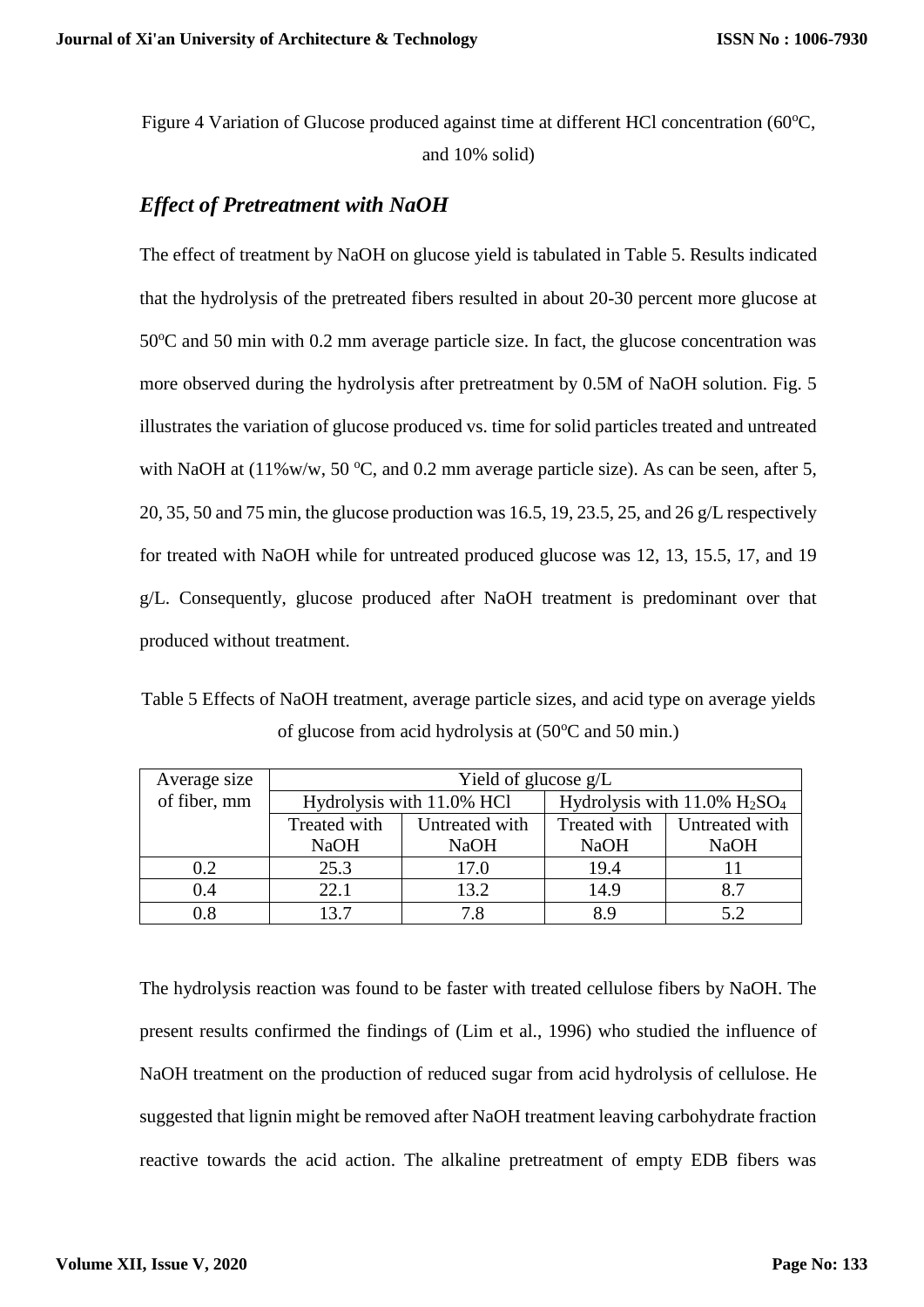believed to modify the physical structure of lignin while the NaOH solution acted as an effective intra-crystalline swelling agent.



# Fig. 5 Variation of Glucose produced vs. time for solid particles treated and untreated with NaOH at  $(11\% \text{w/w}, 50 \degree \text{C}, \text{and } 0.2 \text{ mm}$  average particle size)

# *Effect of particle size*

Figure 6 illustrates the influence of the average particle size on glucose yield. Three different sizes of solid particles (0.2-0.8mm) were studied. As can be seen, the effect of smaller average particle size on glucose yield was pronounced more than that of other particle sizes. This may be attributed to the specific surface area of particles which was greater for the smaller particle. This surface area secures a higher reaction rate between the EDB fibers and acid. Moreover, for solid particles with a size bigger than 0.2mm, the penetration of acid was slower and the sugar glucose concentration gradually decreased as shown in Figure 6. This was due to large particle size and insufficient contact time for the acid to penetrate inside the large solid particles.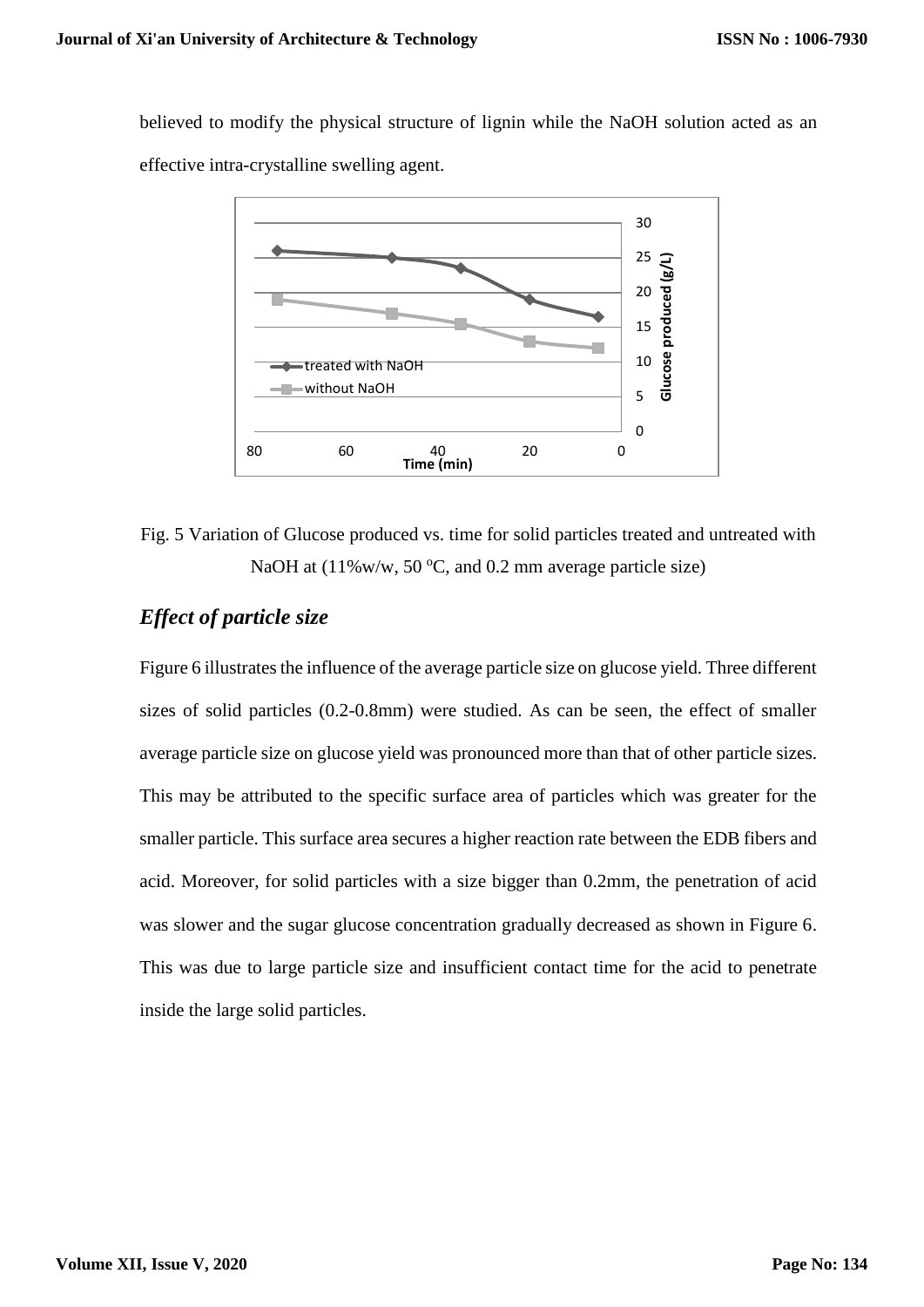

Figure 6 Variation of glucose produced at different average particle size

### *Effect of acid types on glucose product*

DESIGN-EXPERT 10.0.6.0 software (Stat-Ease Inc**.,** 2000) was applied for analysis and optimizes the studied operating conditions for EDB treatment by HCl. It was found that acidification of EDB fibers at temperature= 70 °C, average particle size = 0.2 mm, HCl concentration = 11 %w/w, and operating time = 50 min gave the optimum glucose production. To estimate the glucose production with the treatment of EDB fibers by H<sub>2</sub>SO<sub>4</sub>, the same operating parameters were used. Figure 7 illustrates the Effect of acid type on glucose production at optimum operating parameters. It is clearly observed that the hydrolysis using HCl gives a maximum sugar yield of 62.2% of the initial weight under optimal conditions. However, at the same operating parameters, the maximum estimated glucose yield using sulfuric acid was 41.7% of the initial weight.

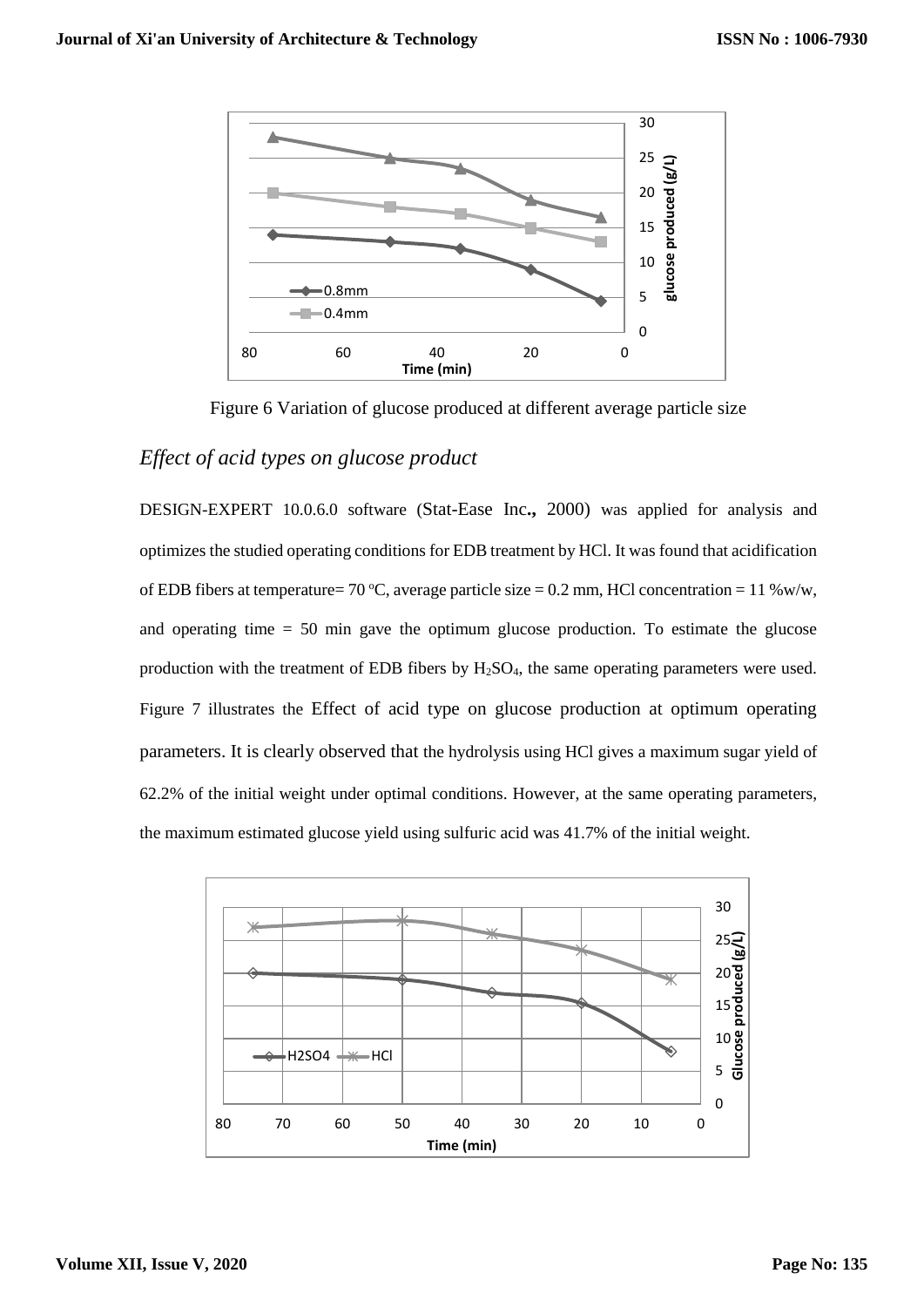Figure 7 Effect of acid type on glucose production at optimum operating parameters (temperature= 70 °C, average particle size = 2 mm, acid concentration = 11 %w/w)

### *Studies on surface morphology*

Figure 8 (a, and b) images the SEM snapshots of EDB fibers. The shown surface morphology revealed that EDB fibers in Fig. 8b, which treated with NaOH has more active sites than that of untreated fibers of Fig. 8a. The higher number of active sites, observed in Fig. 8b, revealed the enhancement in the reaction rate of acid hydrolysis resulting in a higher yield of glucose (see Fig. 5). The uniform distribution of active sites shown in Fig. 8b proved the perfection of the acid hydrolysis process. EDS images for untreated and treated EDB fibers with NaOH are shown in Figs. 9a and 9b respectively. In addition Table 3 lists the elemental analysis for the untreated and treated fibers with NaOH. The observation of Figure 9 revealed the effect of NaOH on enhancing the number of free active sites required for cellulose reaction by scavenging the impurities (e.g., K, S, and Cl) deposited on the fiber surface. Moreover oxygen element connected to the sites of cellulose was reduced from 37.0 to 19.8wt%. Consequently, the carbon element rose to 76.3wt% which increased the rate of acid hydrolysis.



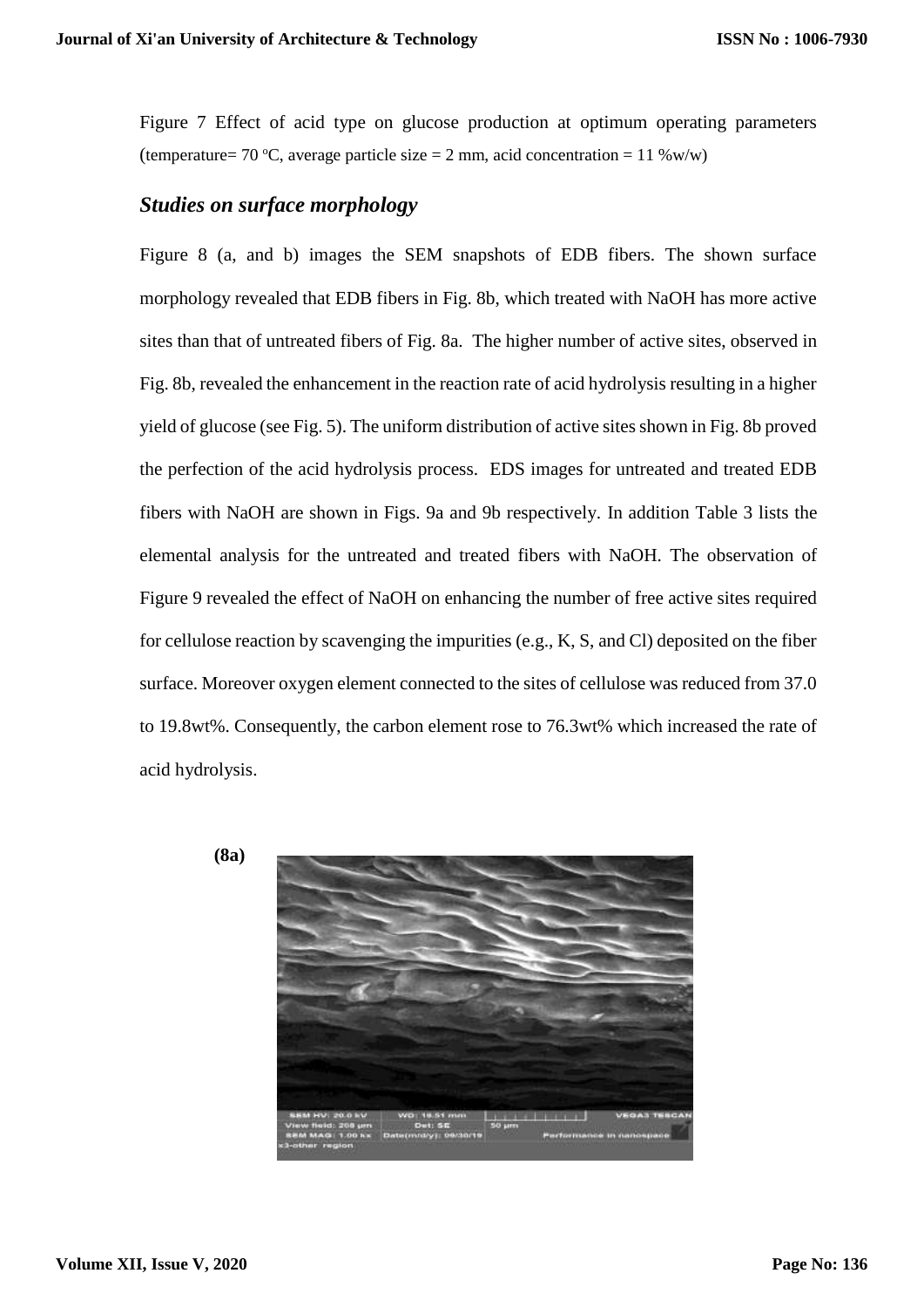

Figure 8: SEM images of untreated fibers (a) and treated fibers (b) with NaOH



Figure 9: EDS images of (a) untreated fiber (b) treated fiber with NaOH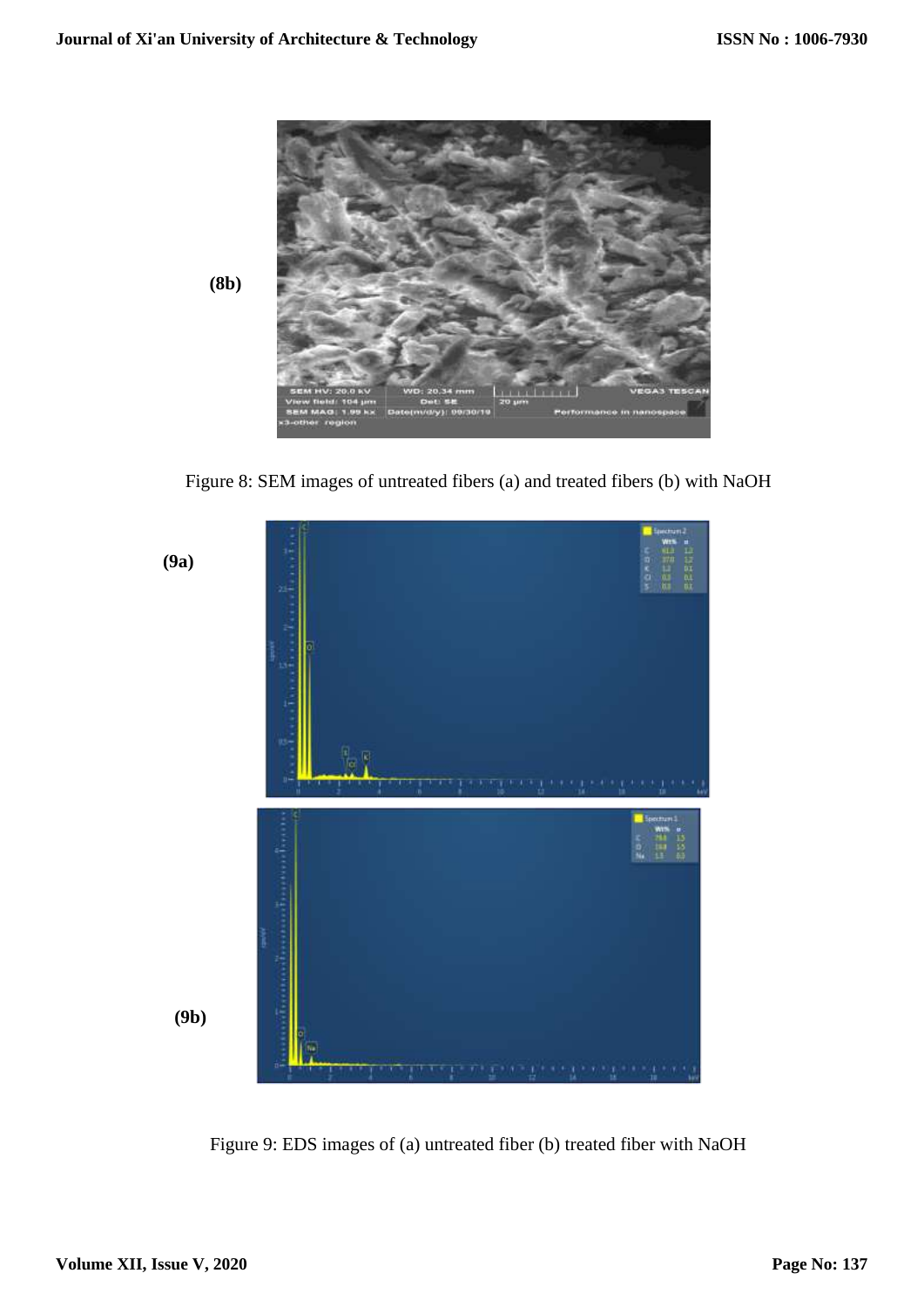| <b>Property</b>  | Elemental analysis, wt% |      |         |         |     |         |
|------------------|-------------------------|------|---------|---------|-----|---------|
|                  |                         |      |         |         |     | Na      |
| <b>Untreated</b> | 61.3                    | 37.0 | 1.2     | 0.3     | 0.3 | $0.0\,$ |
| fibers           |                         |      |         |         |     |         |
| <b>Treated</b>   | 78.6                    | 19.8 | $0.0\,$ | $0.0\,$ | 0.0 |         |
| fibers           |                         |      |         |         |     |         |

Table 3: Elemental analysis of untreated and treated EDB fibers with NaOH

# **Conclusion**

In the present work a simple and feasible method was applied to investigate the effect of the hydrolysis parameters, including acid concentration, temperature, particle size, and reaction time, on the yield of the glucose (S) from the (IEDB). DESIGN-EXPERT 10.0.6.0 software was used for analysis and optimizes the studied operating conditions. For the hydrolysis using HCl, the maximum estimated sugar yield was 62.2% of the initial weight under optimal conditions: acid concentration of 11.0%, the temperature of 70°C, a reaction time of 50 min and an average particle size of 0.2mm. At the same operating parameters, the maximum estimated glucose yield using sulfuric acid was 41.7% of the initial weight. It was found that pretreatment of EDB fibers with 0.5M NaOH at optimum temperature increased the conversion of lignocellulose fibers by 20-25 %.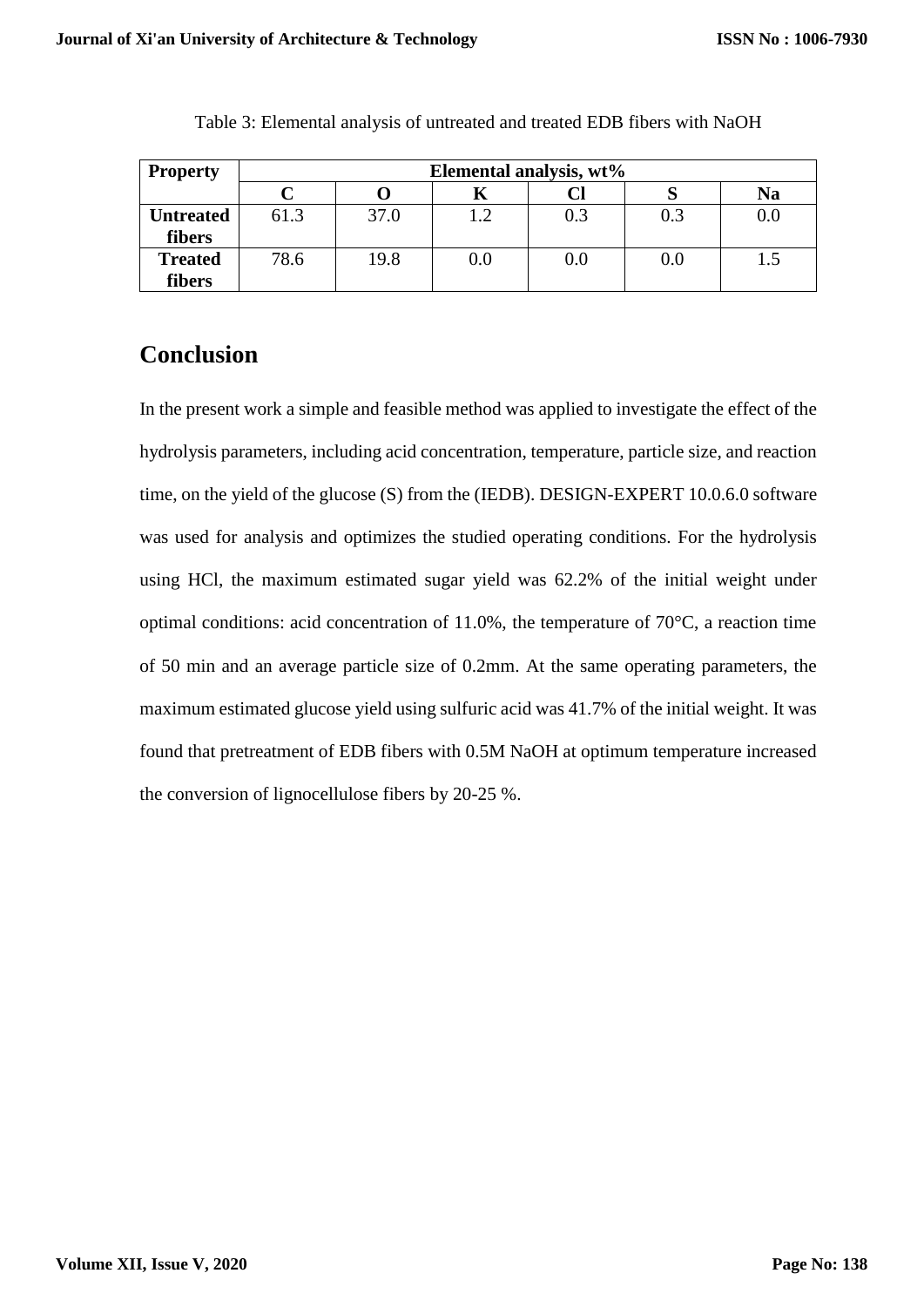## **References**

[1] Umikalsom, M. S., A. B. Ariff, H. S. Zulkifli, C. C. Tong, M. A. Hassan, and M. I. A. Karim. 1997. The pretreatment of oil palm empty fruit bunch fibre for subsequent use as substrate for cellulase production by Chaetomiun globosum kunze. Bioresource Technology 62: 1-9.

[2] Rodríguez-Chong, A., J.A. Ramírez, G. Garrote, and M. Vázquez. 2003. Hydrolysis of sugar cane bagasse using nitric acid: A kinetic assessment. Journal of Food Engineering, 1-10.

[3] Rivas, B., Domínguez, J. M., H. Domínguez, and J.C. Parajó. 2002. Bioconversion of posthydrolysed autohydrolysis liquors: An alternative for xylitol production from corn cobs, J. Enzyme and Microbial Technology 31: 431-438.

[4] Roberto, I. C., S. I. Mussatto, and R. C. L. B., Rodrigues. 2003. Dilute-acid hydrolysis for optimization of xylose recovery from rice straw in a semi-pilot reactor. J. Industrial Crops and Products 17: 171-176.

[5] Sarkanen, K. V. and Ludwig, C. H. 1971. Lignins: Occurrence, Formation, Structure and Reactions. John Wiley, New York.

[6] Millett, M. A., A.J. Baker, and L.D., Satter. 1976. Physical and chemical pre-treatments for enhancing cellulose saccharification. J. Biotechno. and Bioeng. Symp. 6:125-153.

[7] Fox, D., P. Gray, N. Dunn, and W. Marsden. 1987. Factors affecting the enzymatic susceptibility of alkali and acid pretreated sugarcane bagasse. J. Chem. Tech. Biotechnol. 40: 117-132.

[8] Côté, W. 1982. Biomass utilization. Serier A: Life Sciences Vol. 67. Plenum Press, New York.

[9] Wu, Z., and Y.Y. Lee. 1997. Ammonia recycled percolation as a complementary pretreatment to the dilute-acid process. Appl. Biochem. Biotech. 63-65:21-34.

[10] Ramos, D.F., and J. Fontana. 1996. Pretreatment of sugarcane bagasse for enhanced ruminal digestion, Appl. Biochem. Biotech. 57:171-182.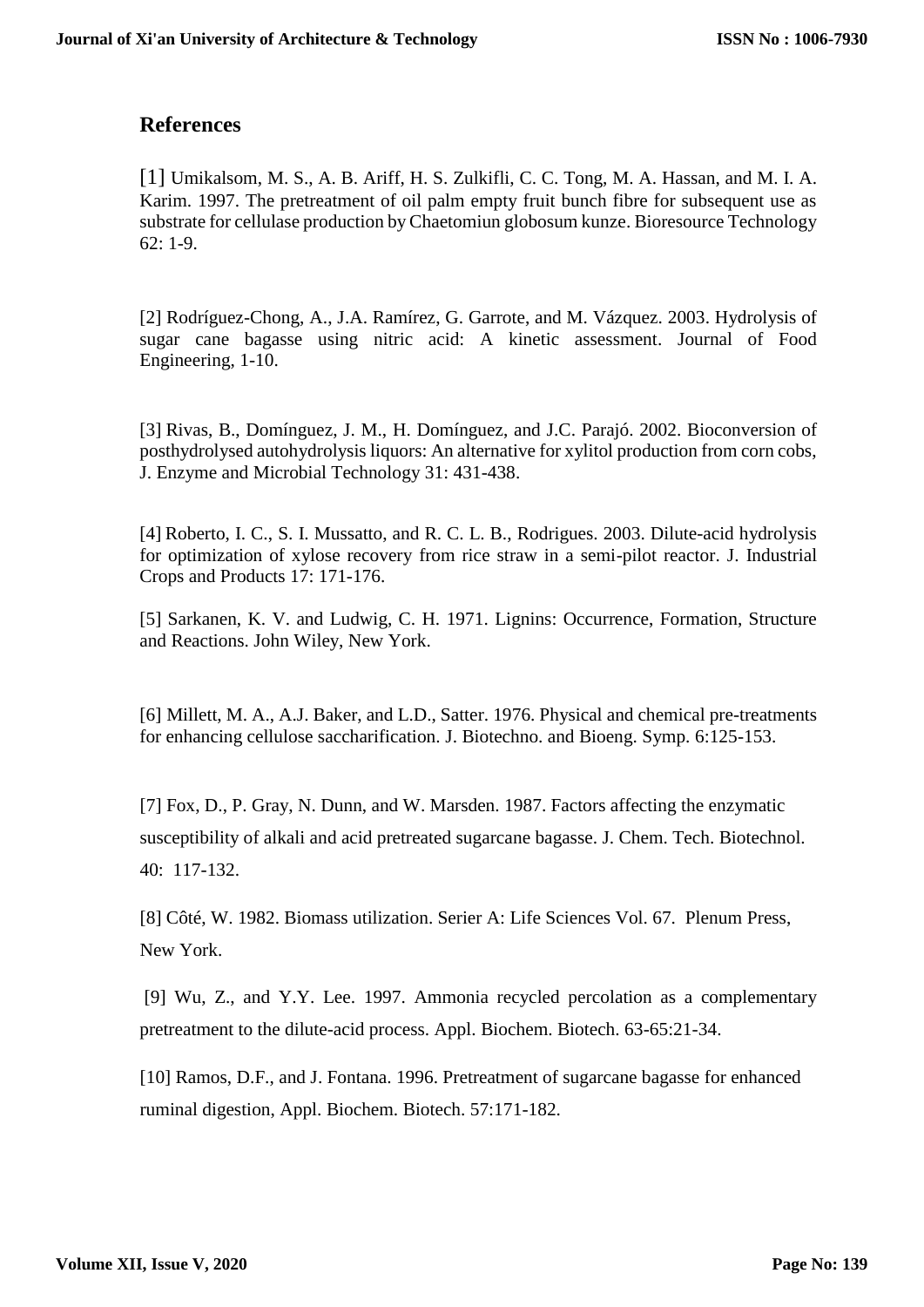[11] Camacho, F., P. Gonzalez-Tello, E. Jurado, and A. Robles. 1996. Microcrystalline-Cellulose Hydrolysis with Concentrated Sulphuric Acid. J. Chem.Technol. Biotechnol. 67:350-356

[12] Sakai, K., and S. Kishimoto. 1966. Delignification in peracetic bleaching: Peracetic acid oxidation of lignin. Journal of the Japan Wood Research Society 12(6):310-315.

[13] Tsao, G., M. Ladisch, C. Ladisch, T. Hsu, B. Dale, and T. Chou. 1978. Chapter 1. Fermentation substrates from cellulosic materials: production of fermentable sugars from cellulosic materials: Annual reports on fermentation processes, vol 2. Academic Press, NY.

[14] Lai. Y.Z., and K.V. Sarkanen. 1968. Delignification by peracetic acid. II. Comparative study on softwood and hardwood lignins. J.TAPPI 51(10):449-453.

[15] Gratzl, J., and C.L. Chen, C. L. 2000. Chapter 20: Chemistry of pulping: Lignin reactions. American Chemical Society. 392-421

[16] Tarkow, H., and W.C. Feist. 1969. In: a mechanism for improving the digestibility of lignocellulosic materials with dilute alkali and liquid NH<sup>3</sup> advance chemistry series 95. American Chemical Society, 197-218, Washington DC

[17] Fan, L.T., M.M. Gharpuray, and Y. Lee. 1987. In: cellulose hydrolysis biotechnology monographs. 57. Springer. Berlin.

[18] Azzam, A.M. 1989. Pretreatment of cane bagasse with alkaline hydrogen peroxide for enzymatic hydrolysis of cellulose and ethanol fermentation. J. Environ. Sci. Health. B. 24(4):421-433

[19] Aguilar, R., J.A. Ramírez, G. Garrote, and M.Vázquez. 2002. M., Kinetic study of the acid hydrolysis of sugar cane bagasse. Journal of Food Engineering 55: 309-318.

[20] Fengel, D. and G. Wegener. 1984. Wood: Chemistry, Ultrastucture and Reactions. New York

[21] Lavarack, B. P., G.J. Griffin, and D. Rodman. 2002. The acid hydrolysis of sugarcane bagasse hemicellulose to produce xylose, arabinose, glucose and other products. J. Biomass and Bioenergy 23: 367-380.